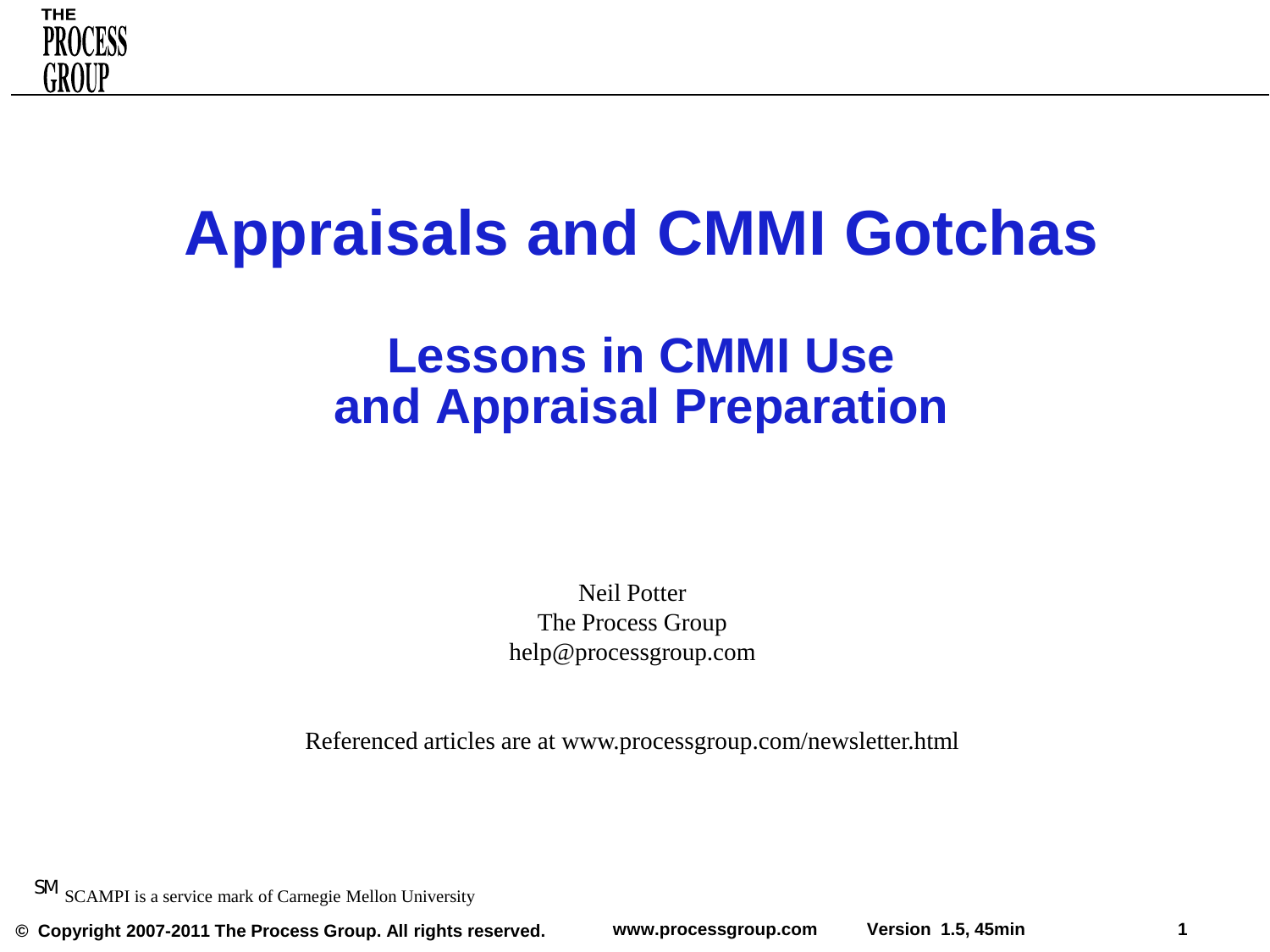

# **Agenda - Part 1**

- **Introduction**
- **CMMI Premise**
- **Documentation**
- **Configuration Management**
- **Measurement and Analysis**
- **Project Planning**
- **Project Monitoring and Control**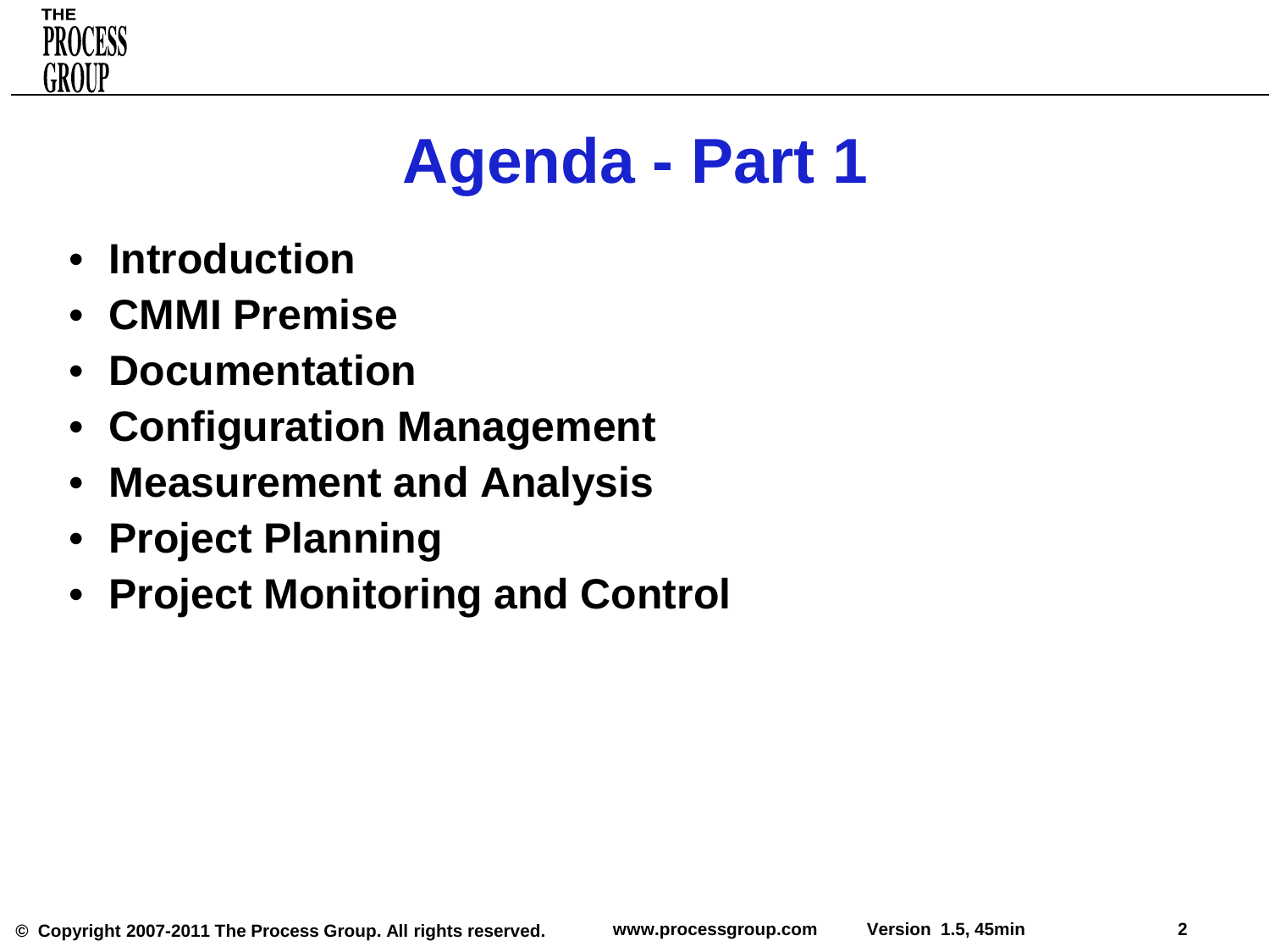

# **Agenda - Part 2**

- **Integrated Project Management**
- **Training**
- **Equal-weighted Process Area practices?**
- **Appraisal Preparation - PIIDing**
- **Appraisal Interview Preparation**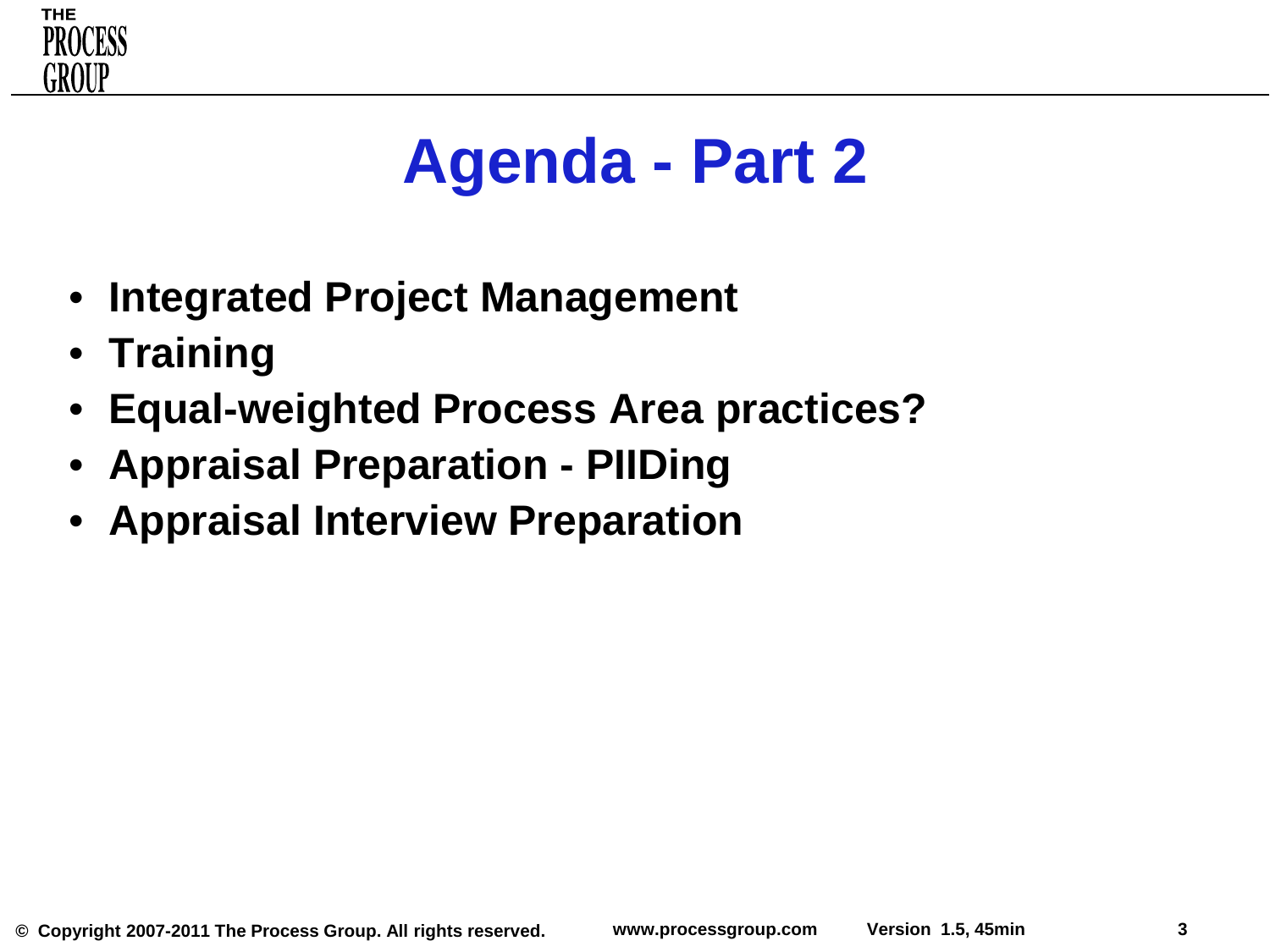# **CMMI HAZARDS! Introduction**

### **Using CMMI or preparing for an appraisal?**

- Avoid the hazard of creating a **paper factory**, instead focus on organizational results
- Avoid putting the emphasis on the **less important** issues
	- » e.g., policy recital, training records, emails that say "We assigned this to Fred"
- Spend your time making things better, not on a rote exercise
- Know some **common blind spots**



**THE** 

GROUF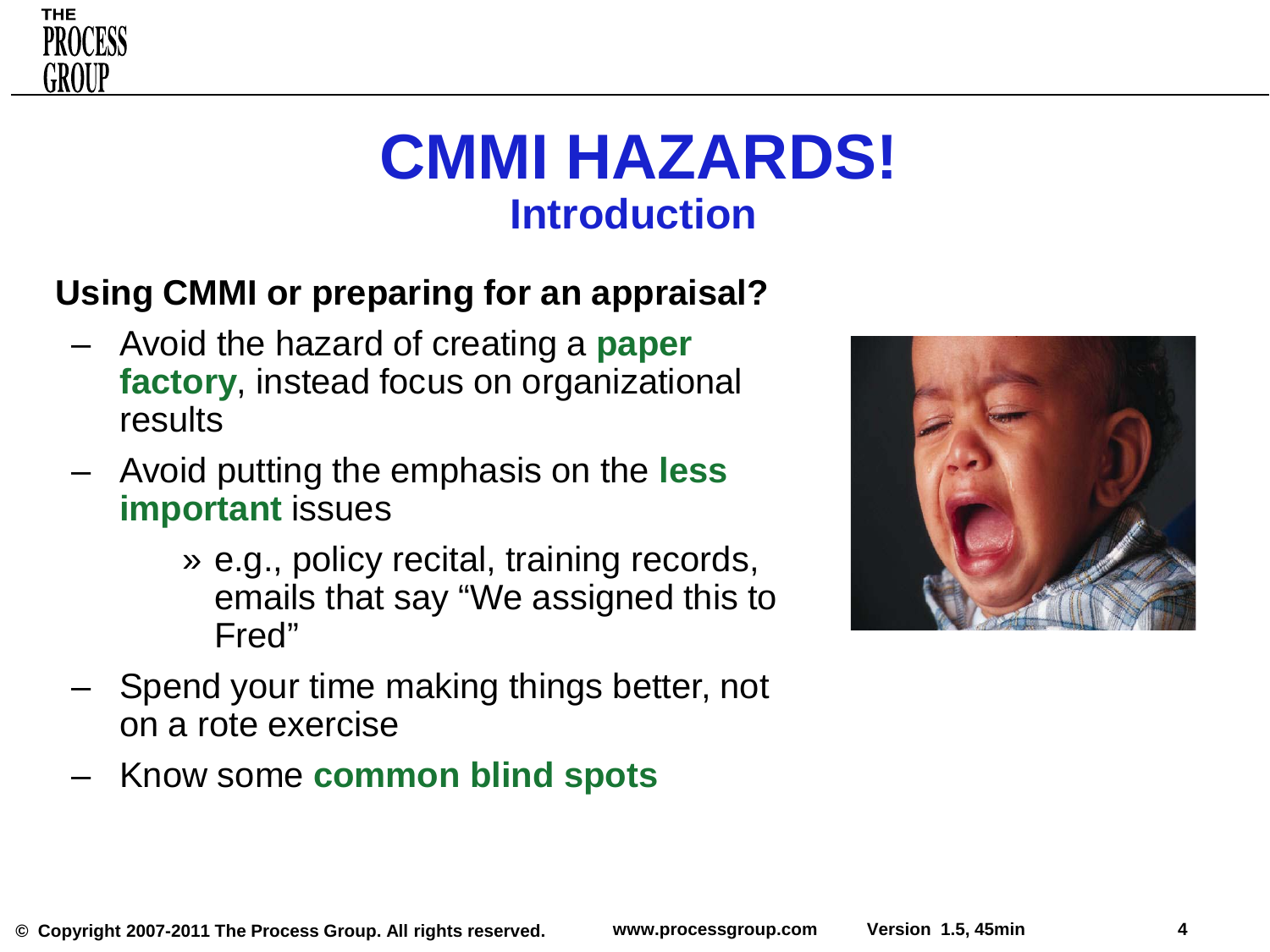

# **CMMI Premise**

- **CMMI practices can:**
	- Reduce project risk
	- Reduce rework and costs
	- Improve output quality and predictability
	- Improve productivity through process improvement and process reuse
- **CMMI:**
	- Can be used to diagnose current state
	- Provides an example roadmap forward
		- » Management/project, engineering/organization, statistics/prediction, variation/mean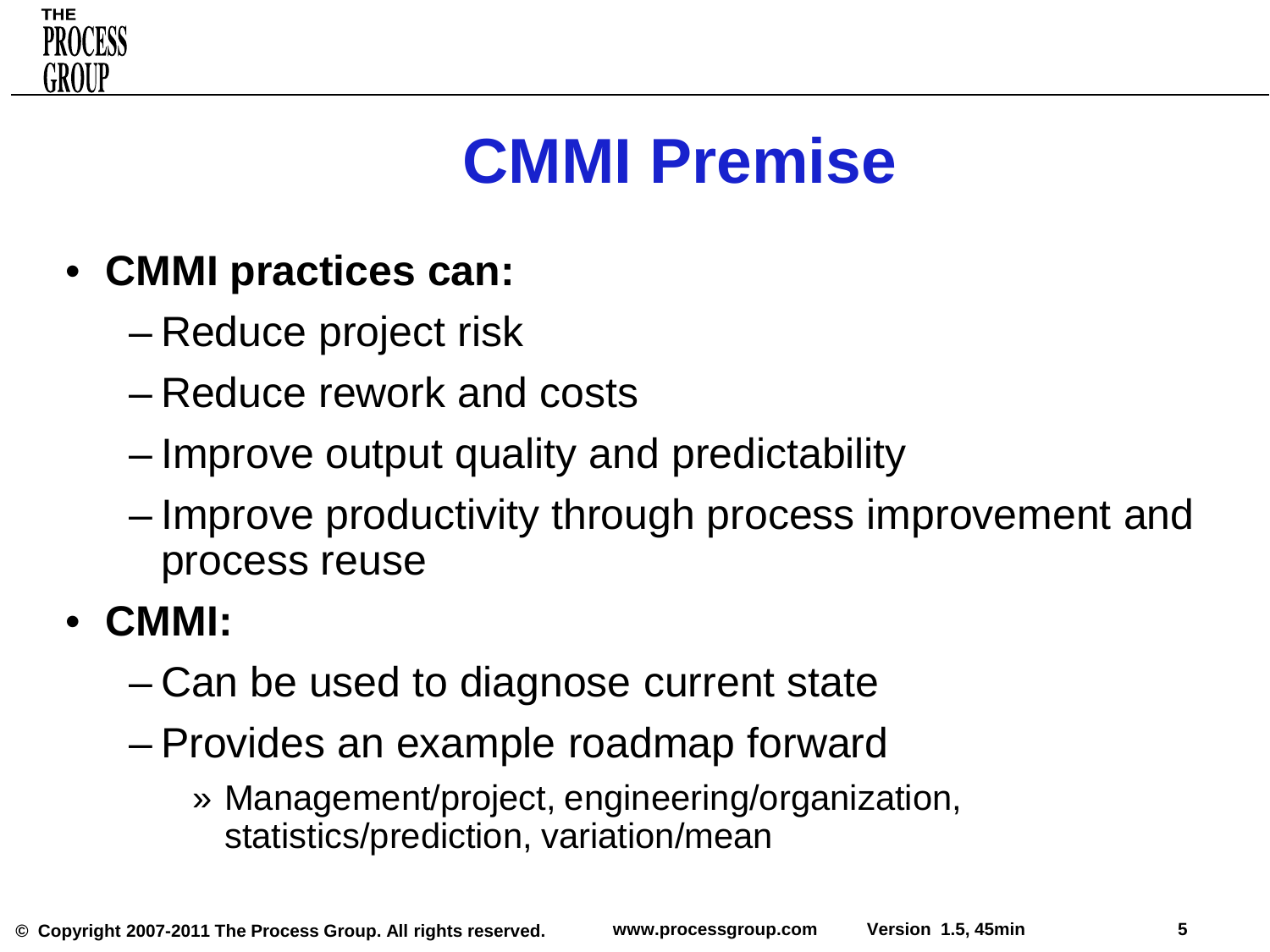# **Hazard: Drowning in Documentation**

• **Easy to fall into the trap of the paper factory**

**THE** 

PROCESS

GROUF

- We are developers, so we develop!
- What we really need is **guidance** for our jobs
	- » **Capture** best organization engineering and management practices
	- » Not necessarily **repeat** every book known to mankind!
- **What problem are we trying to solve?**
	- Make engineering easier, quicker, less hassle - NOT MORE



[Newsletter "documentation"]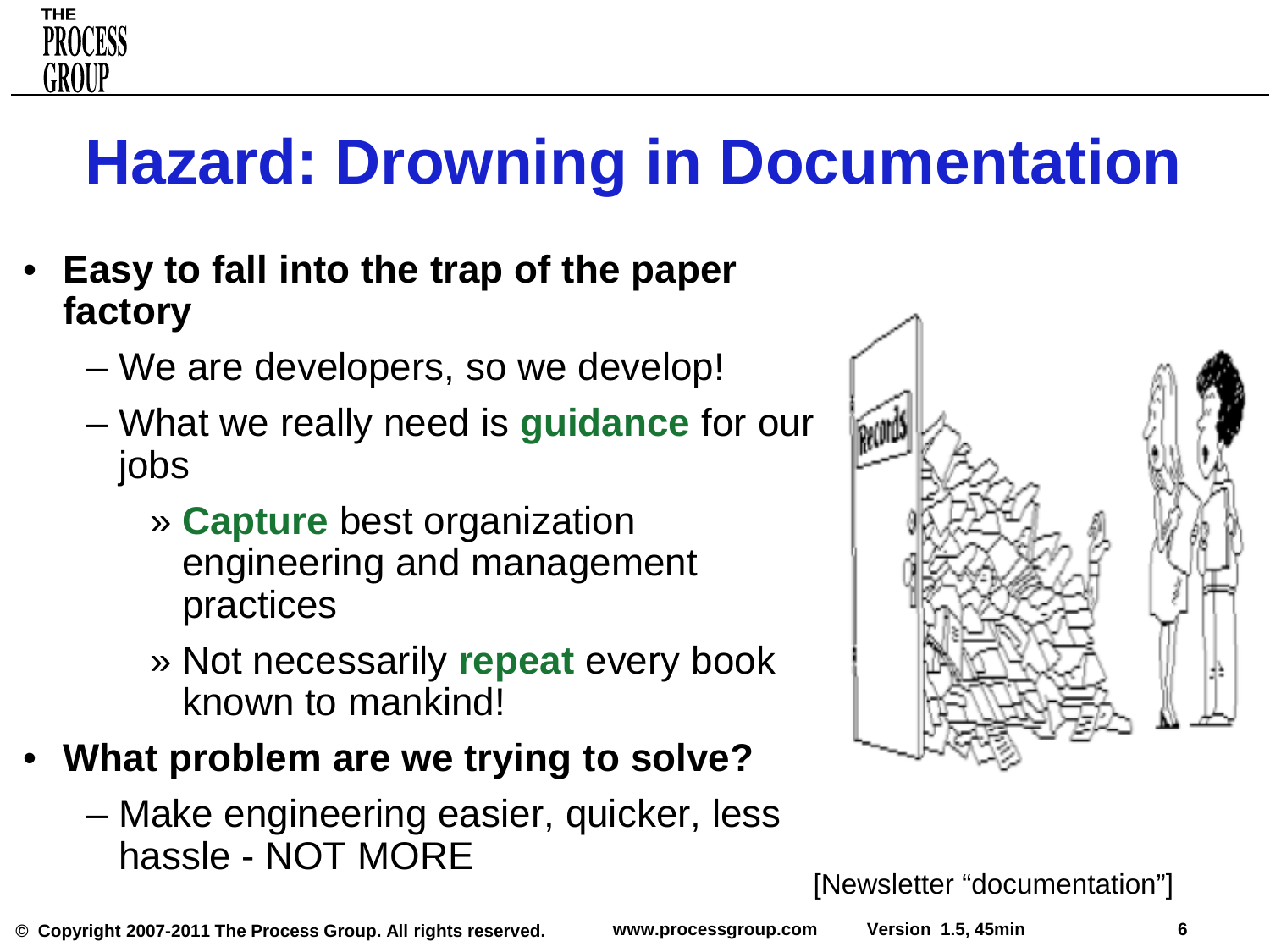# **Configuration Management (CM) Hazard: over-simplification**

- **CM looks pretty straight forward, once people start to understand the discipline**
- **Don't avoid Configuration audits - make them useful [SP 3.2]**
	- Use physical audits to help ensure that products are released correctly, e.g.,
		- » Verify **differences** between source and release = change list
		- » Compare **checksum** value between source and release
- **What problem(s) are we trying to solve?**

**THE** 

GROUF

- Producing the right stuff and getting it to the customer
- Keeping track of our stuff, protecting ourselves from loss

SP 3.2: Perform configuration audits to maintain integrity of the configuration baselines.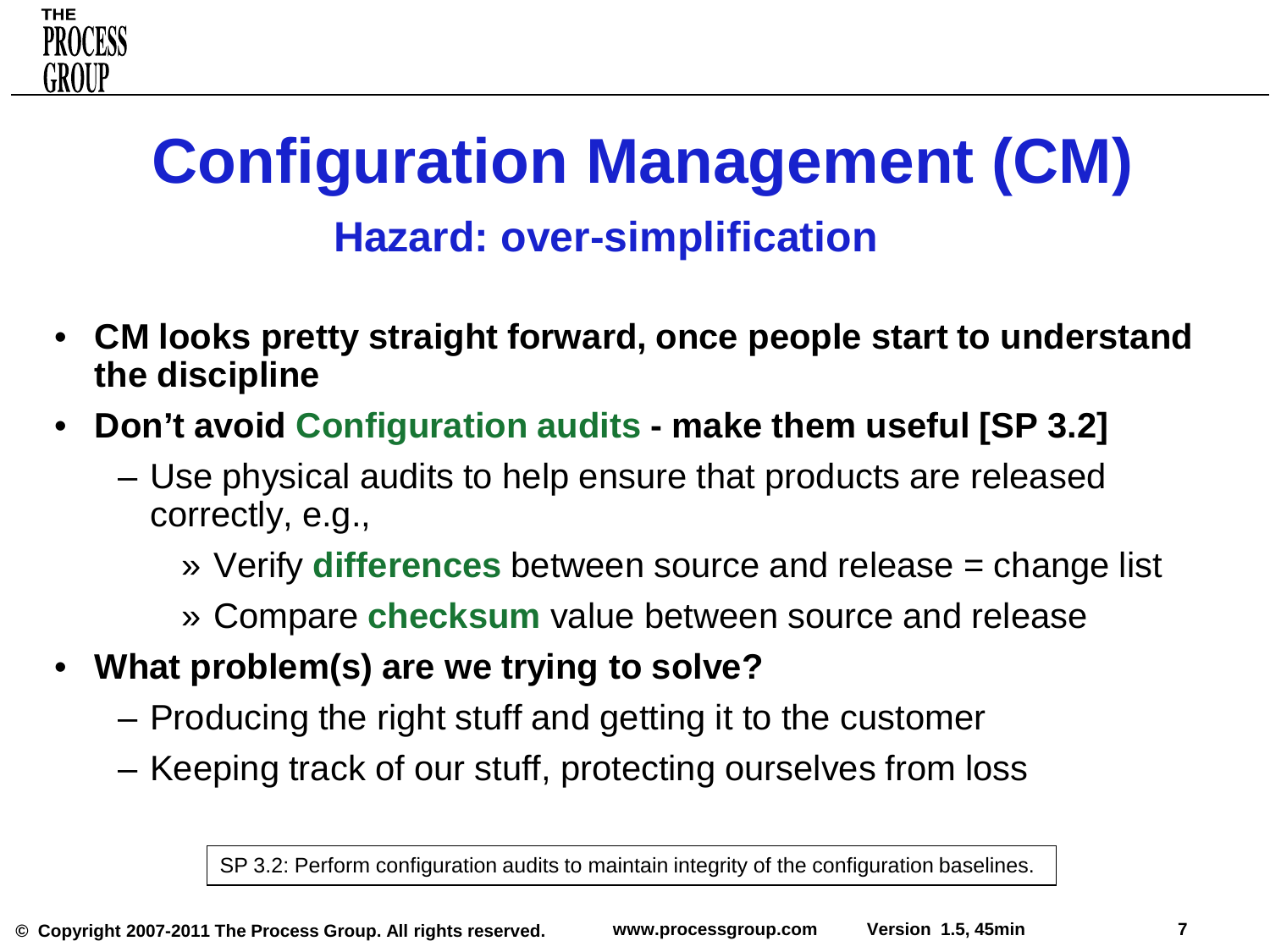# **Measurement and Analysis (MA) Hazard: skip parts or overkill**

- **Organizations often have metrics but entirely skip the first half of this Process Area:**
	- Defining: objectives, metrics, analysis, reporting, information storage
- **Or take the other extreme and overdo measurement and goal definitions**
	- 34 objectives, a procedure for documenting objectives, 82 core metrics
- **Need a good balance for:**
	- Spending enough time to arrive at **appropriate goals**
	- Specifying what **measures** are needed
	- Clarifying how they will be **analyzed and stored**
- **What problem are we trying to solve?**
	- Knowing why we are measuring in order to get the most value out of it and not waste time on useless metrics

[Newsletter "measurement"]

**© Copyright 2007-2011 The Process Group. All rights reserved. www.processgroup.com Version 1.5, 45min 8**



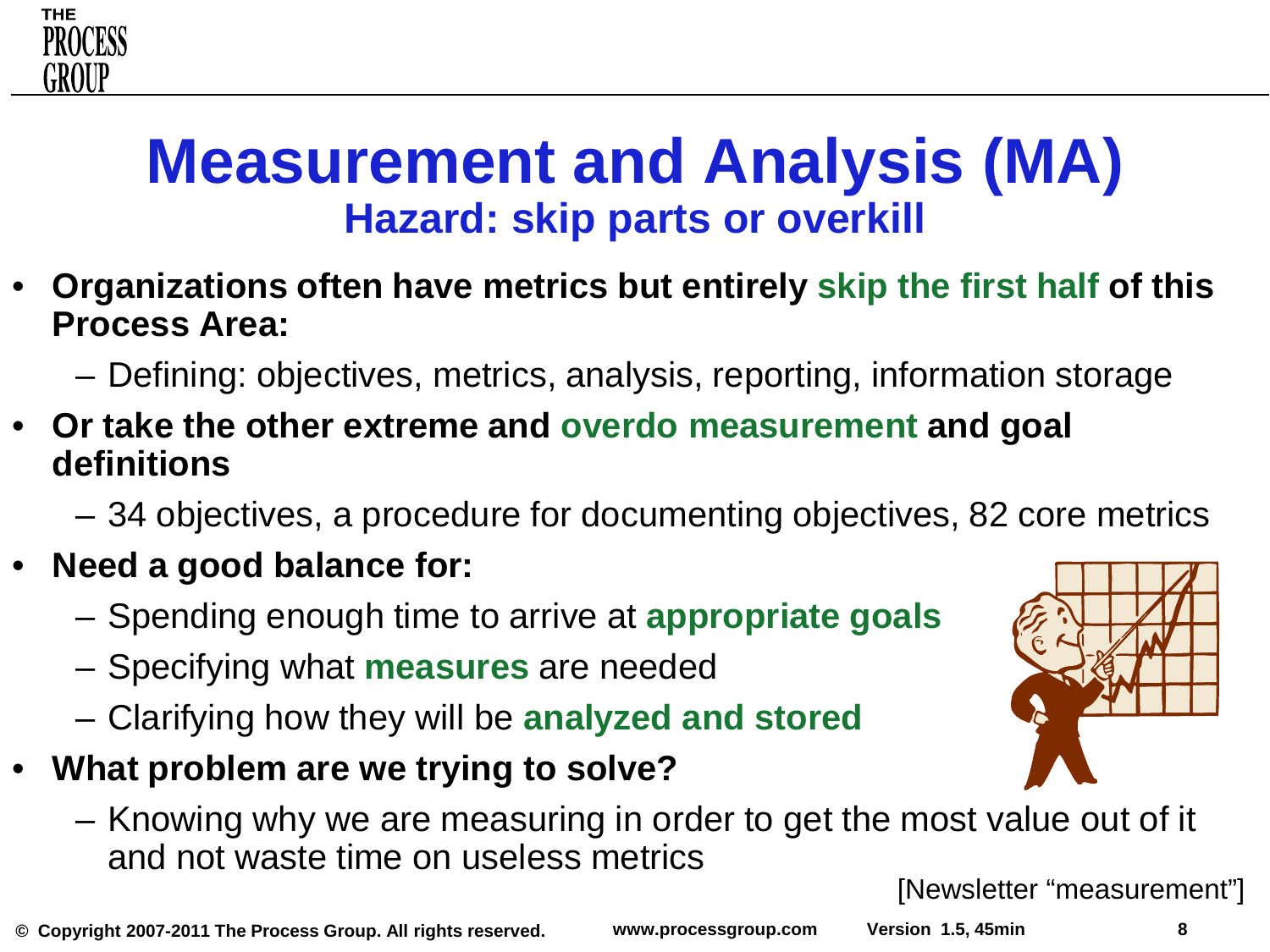

- **MA comprises of only 7 PA measures, and GP 2.8 and 3.2 are academic**
	- What is it telling you?

**THE** 

GROUF

#### • **What problem are we trying to solve?**

- GP 2.8 (on each PA) How's it going this time?
- GP 3.2 (on each PA) Are the PA related processes as implemented meeting our needs, getting better or worse?
- MA should help you run your business, not just CMMI!

GP 2.8: Monitor and control the process against the plan for performing the process and take appropriate corrective action.

GP 3.2: Collect process-related experiences derived from planning and performing the process to support the future use and improvement of the organization's processes and process assets.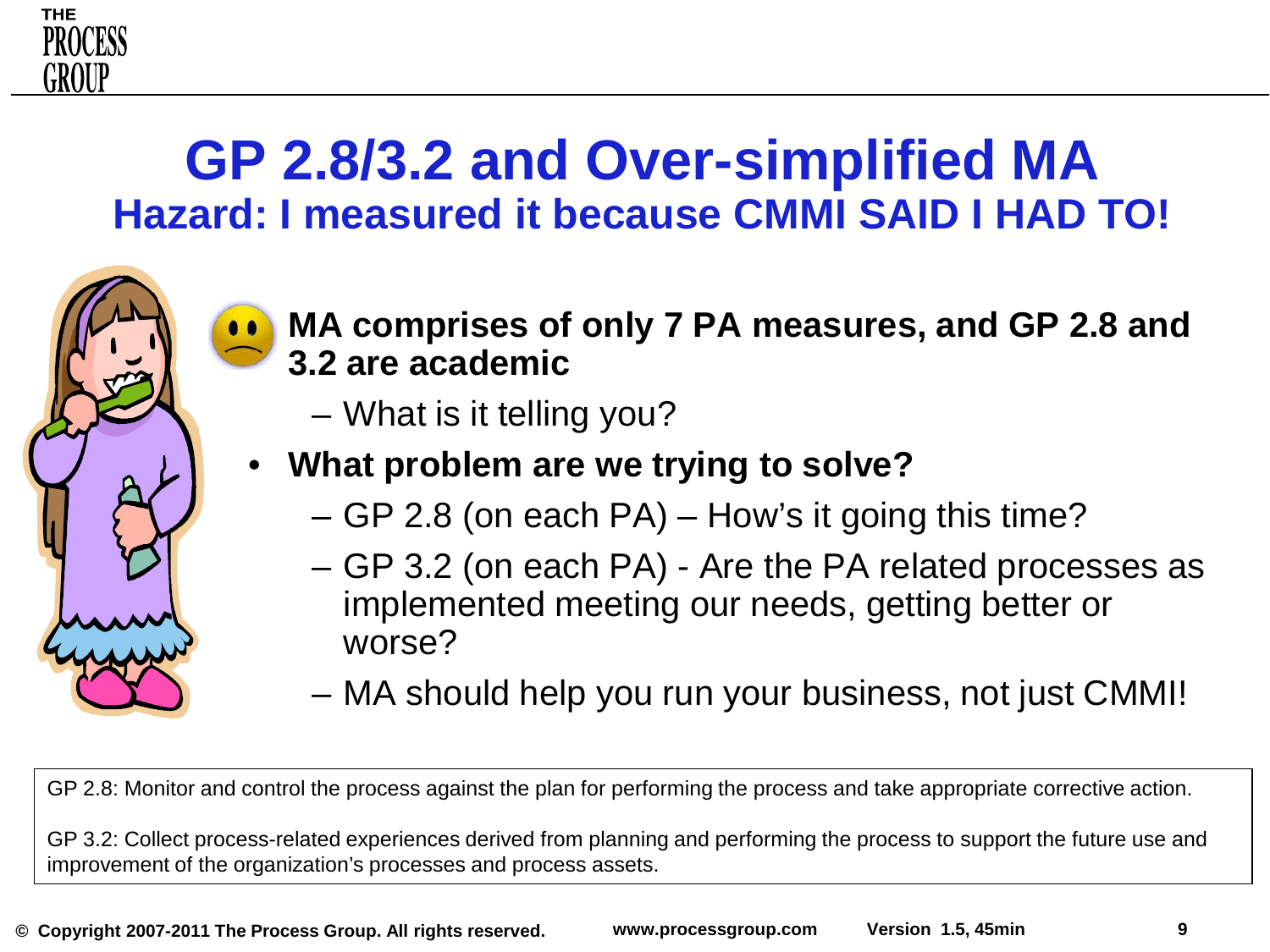### **Project Planning (PP) Hazard: skimping on size estimation and risk management**

### • **Many people either skip size, or don't spend enough time finding a good use for size or attribute estimation [SP 1.2]**

- "My project size is 2,000 hours"
- "I estimate Lines of Code, but track effort"

#### • **Others underutilize risk at the project level [SP 2.2]**

- Risks should come from the team, not just the manager
- Risks should be more than boilerplate "We might not have resources"
- Risks should be made very visible to customers + management
- **What problem are we trying to solve?**
	- Clarifying **how big the project is**
	- Understanding what can **really** go wrong
	- Thinking through potential issues ahead, while there is **time to react** / recover

SP 1.2 Establish and maintain estimates of work product and task attributes. SP 2.2 Identify and analyze project risks.

**© Copyright 2007-2011 The Process Group. All rights reserved. www.processgroup.com Version 1.5, 45min 10**



[Newsletter "attributes"]

**THE** 

PROCESS

GROUP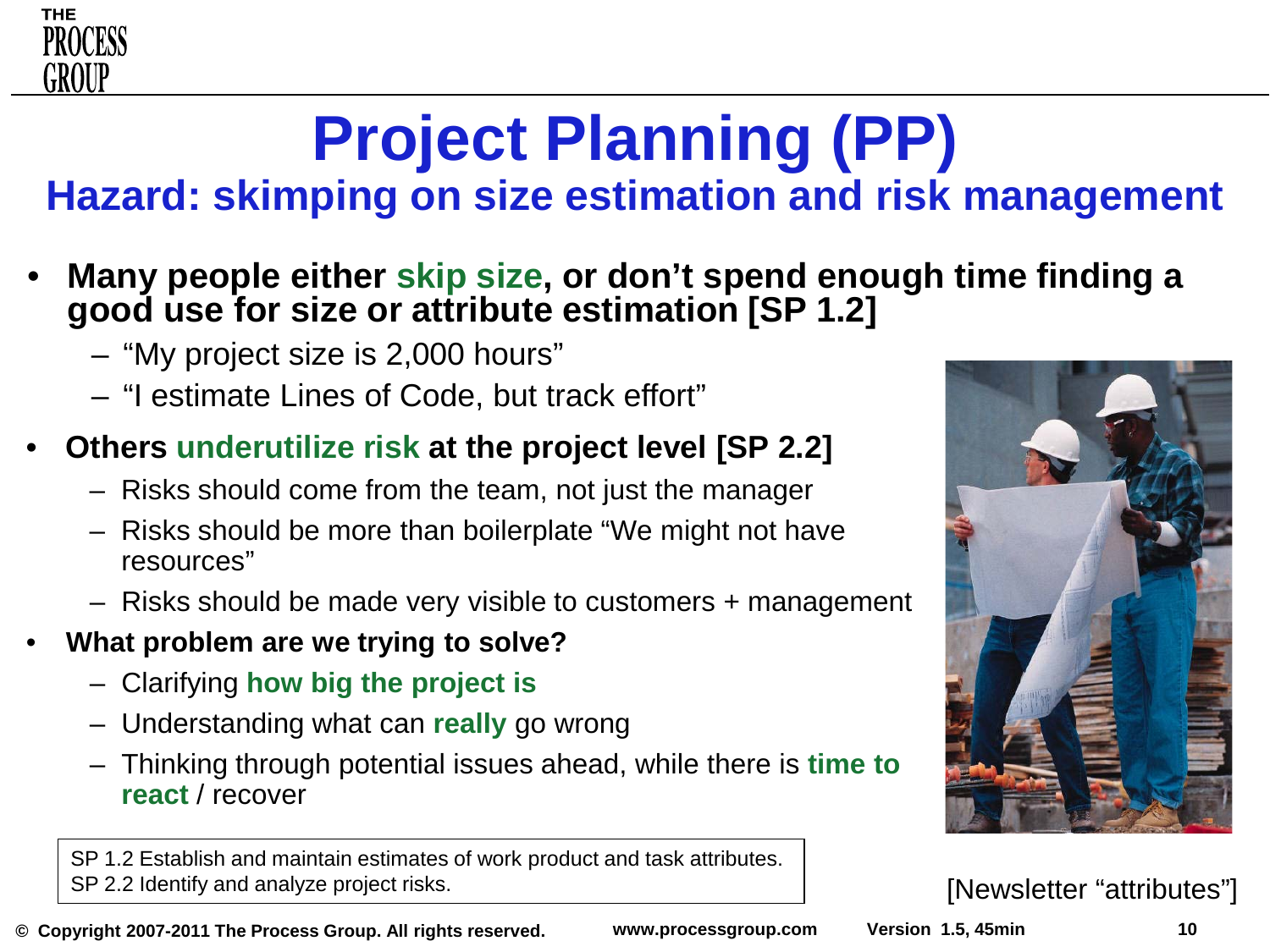# **Project Monitoring and Control (PMC) Hazard: missing valuable information that could save the day**

- **No useful way to track actual work progress [SP 1.1], e.g.,**
	- Actual work effort (**labor**)

**THE** 

PROCESS

GROUF

- Actual amount of work accomplished (**size**)
- **What problem are we trying to solve?**



- Know the **volume of work** and how much each project **actually costs**
	- » How much we lost this time, or how much future projects might cost
- Proactively manage and identify re-planning points while there is time to recover

#### » **Identifying large changes in effort or size**

SP 1.1 Monitor actual values of project planning parameters against the project plan. [Newsletter "attributes"]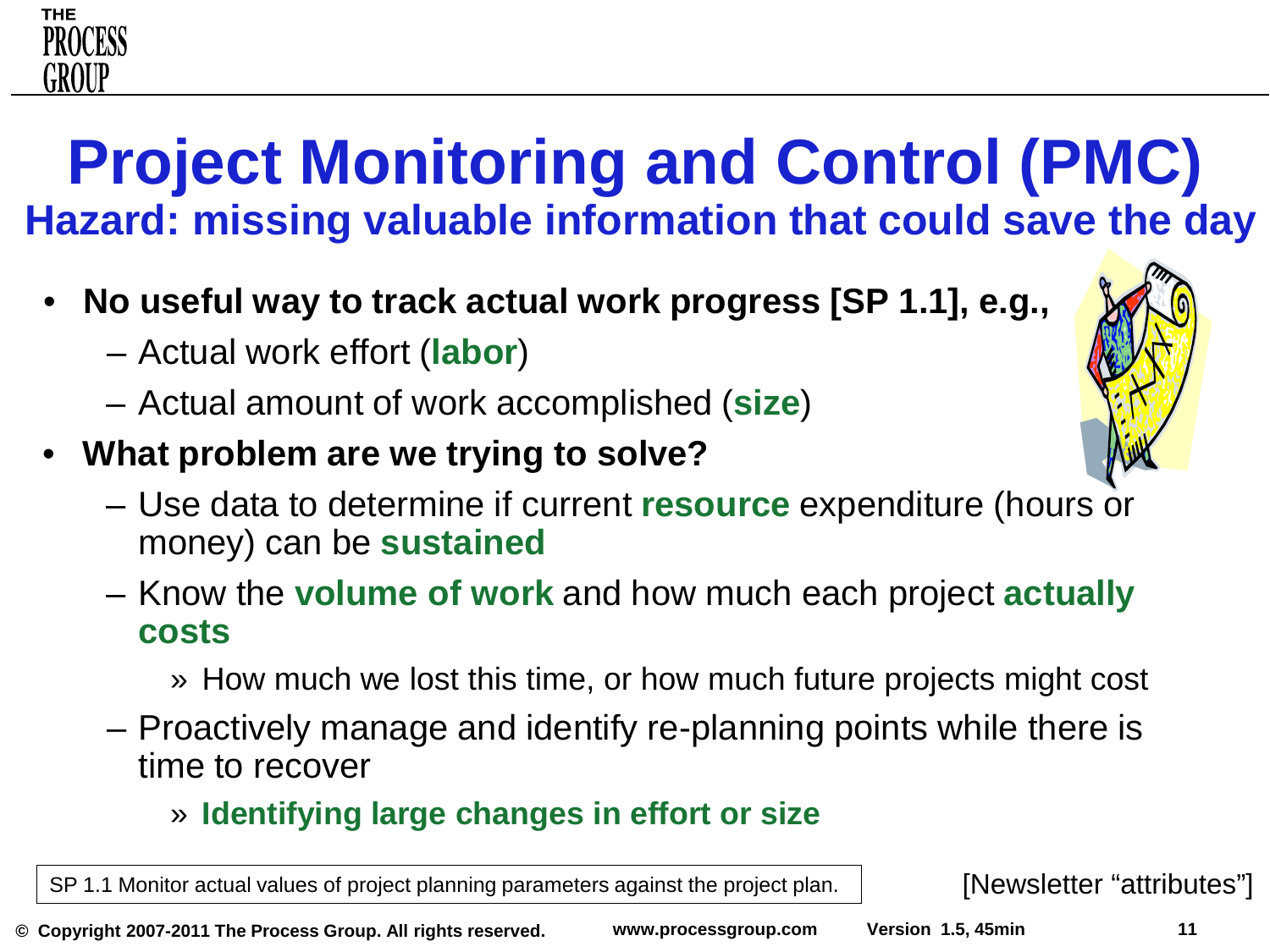# **Integrated Project Management (IPM) Hazard: not having proactive visibility**

- **Not use thresholds to trigger corrective action [SP 1.5]**
	- At Level 3, corrective action and escalation are more objective ("We are 10% behind") than emotional ("I think things will speed up")
	- Organizational and project knowledge are used to establish thresholds
- **Process tailoring not based on organizational learning [SP 1.1]**
	- Level 3 is often interpreted as "**Processes are standardized** across all projects," rather than "**Standard processes are tailored** for each project"
- **What problem are we trying to solve?**
	- We have MEANINGFUL data, let's really use it!
	- Have organizational wisdom available and used

SP 1.5 Manage the project using the project plan, other plans that affect the project, and the project's defined process.

**THE** 

GROUI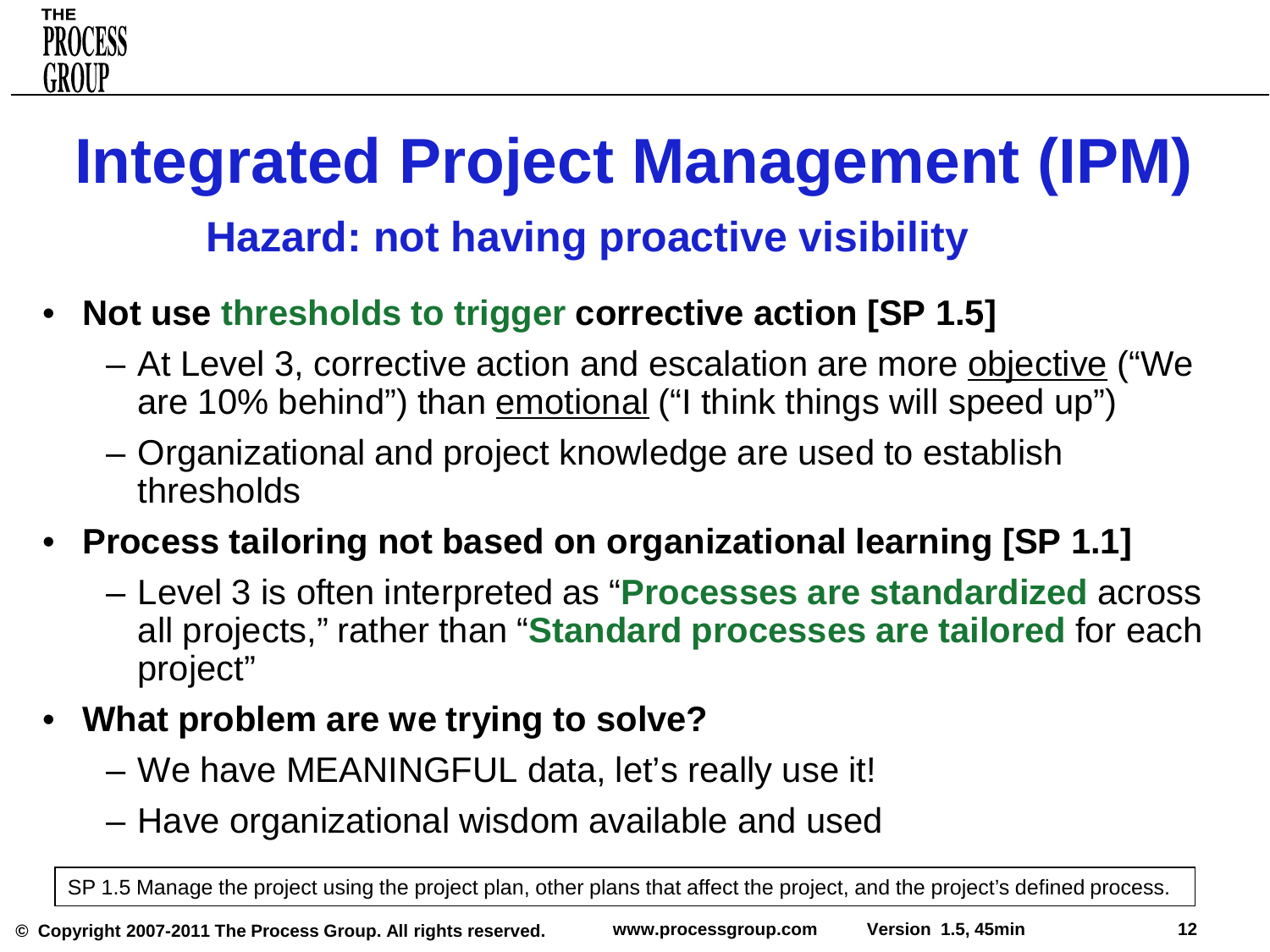# **Integrated Project Management (IPM) Without Historical Data? Hazard: databases full of data are not enough!**

- **Organizational Process Definition (OPD) and IPM not well understood**
	- OPD sets up a Process Asset Library and measurement repository for use by projects (IPM)
	- Not all Lead appraisers know or communicate this
- **What problem are we trying to solve?**
	- Run projects based on historical and current data



**THE** 

PROCESS

GROUF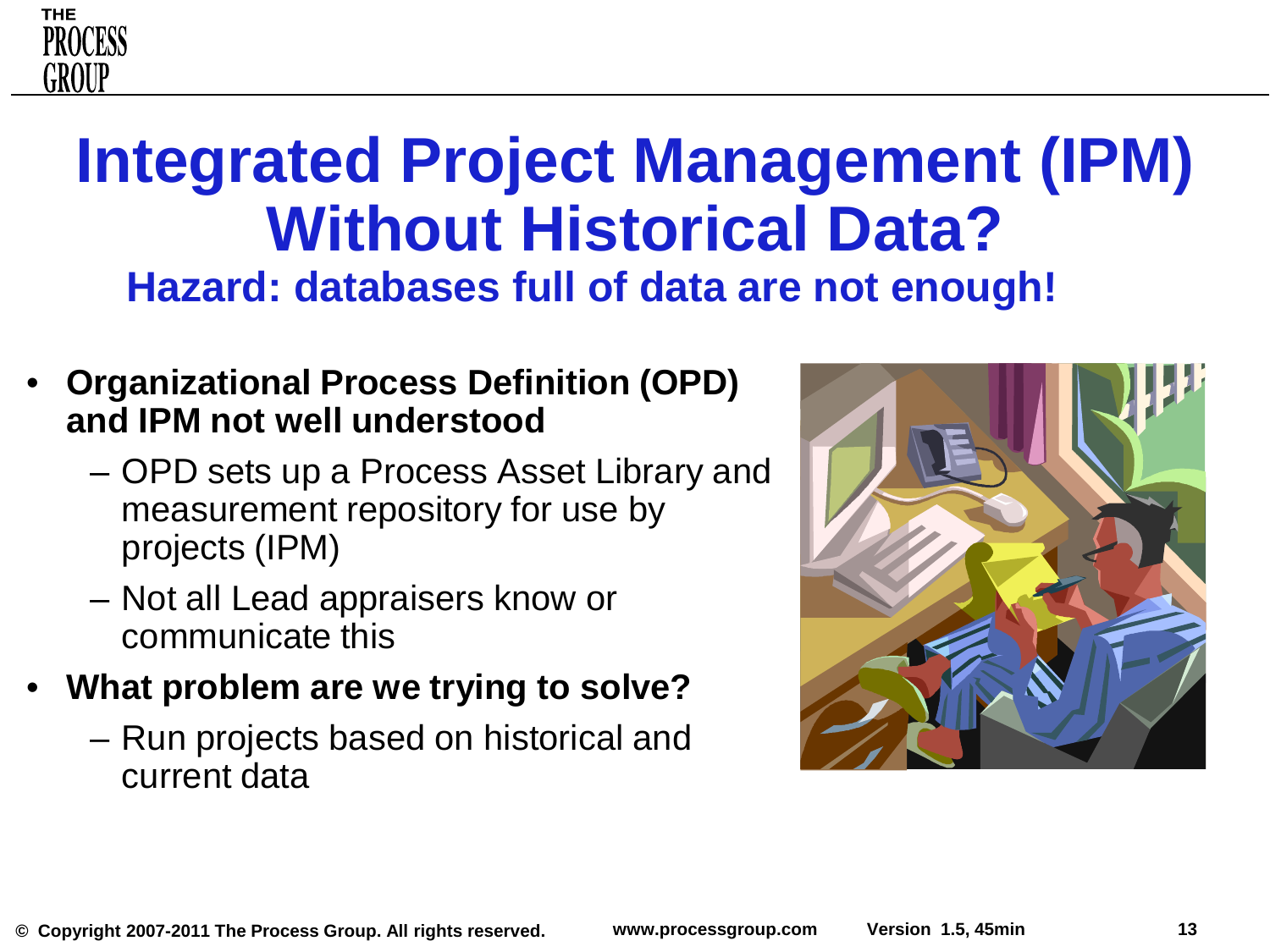

# **Do Software Engineers Need Training? Hazard: trivial training**



- **Project Planning (SP 2.5)**
	- Make sure you have the skills for THIS project
- **Organizational Training**
	- Make sure you have the skills for current work, and work to come
- **What problem are we trying to solve?**
	- Engineers and managers don't have the skills to perform their roles correctly (as per process definition) and/or efficiently
	- Prevent mistakes due to lack of skills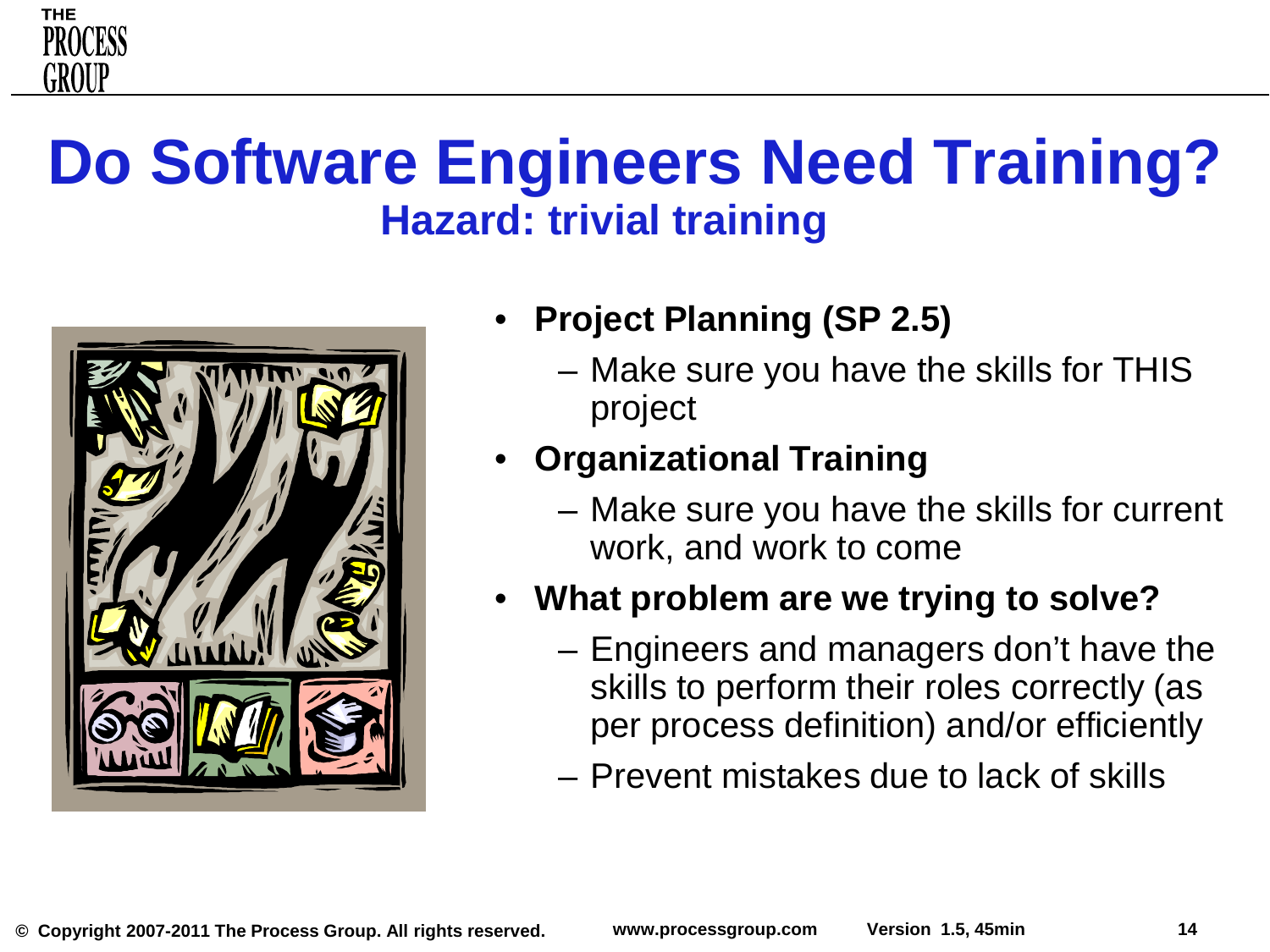

### **Equal-weighted Process Area practices? Hazard: each process area practice is treated as EQUAL**

- **Each CMMI practice should not necessarily be equally weighted during implementation. Example:** 
	- Policy vs. estimating effort or risk
	- Training records vs. performing validation
- **The correct weighting can be given when you:**
	- Focus on what you are trying to accomplish (real jobs)
	- Use the CMMI and its components to improve
	- Fix real problems



- **What problem are we trying to solve?**
	- Real world, day-to-day work gets better (easier, faster, higher quality, less stress, less busy-work, less rework, less risk)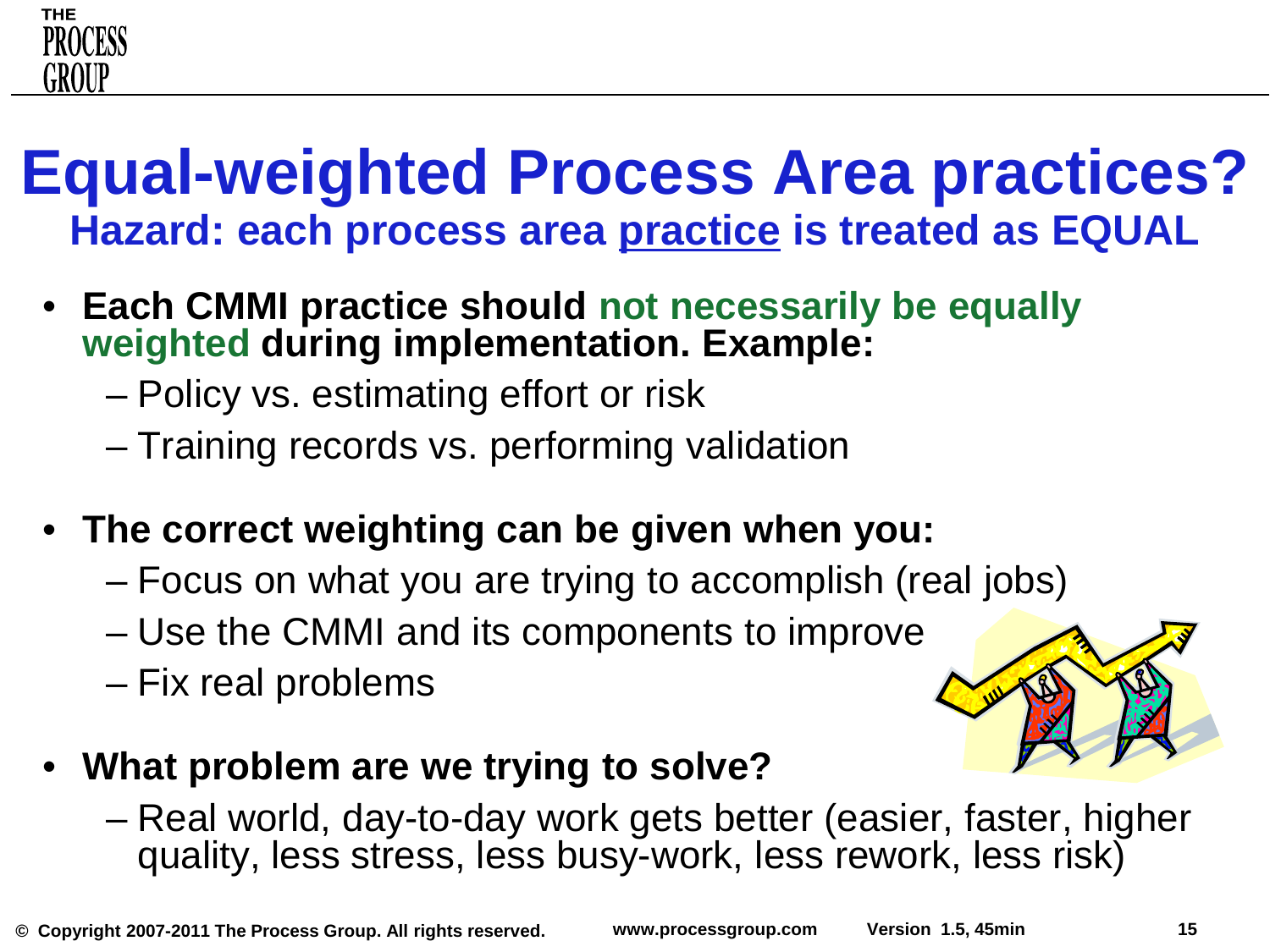### **Appraisal Preparation - PIIDing\* Hazard: creating documents to please the appraiser**

- **As an appraisal date approaches, people find themselves focused on providing required appraisal evidence:**
	- A lot of time can be **wasted chasing down documents**
	- When practices are **institutionalized** correctly, the evidence needed **already exists**
- **What problem are we trying to solve?**
	- Evidence should never be created to please an appraiser
	- Artifacts examined should be the **real work** of the organization
	- For example, evidence of responsibilities could be an organization chart or a schedule with assignments

\*Practice Implementation Indicator

**THE** 

PROCESS

GROUF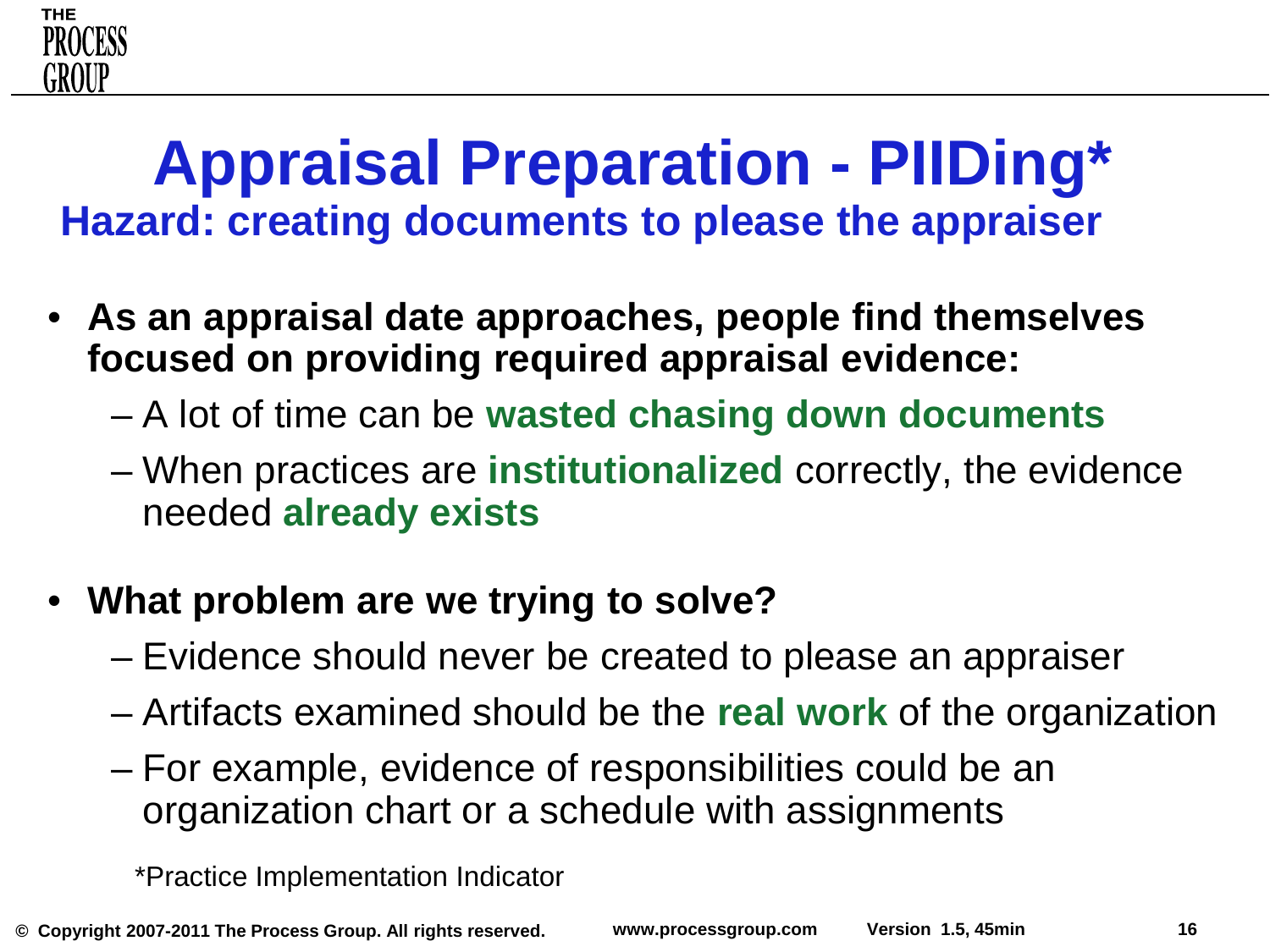# **Appraisal Interview Preparation Hazard: wasting time rehearsing**

- **Some people prepare using mock interviews**
	- Appraisals should be about how you DO YOUR **REAL** work
	- Interview practice might make folks feel more comfortable, but this can:
		- » Induce stress over remembering to say the right answers
		- » Focus your people on CMMI terms and rote answers
- **What problem are we trying to solve?**
	- Time to practice for an appraisal takes away from getting real work done
	- Participants should be able to answer the questions because the answers describe how they do their jobs